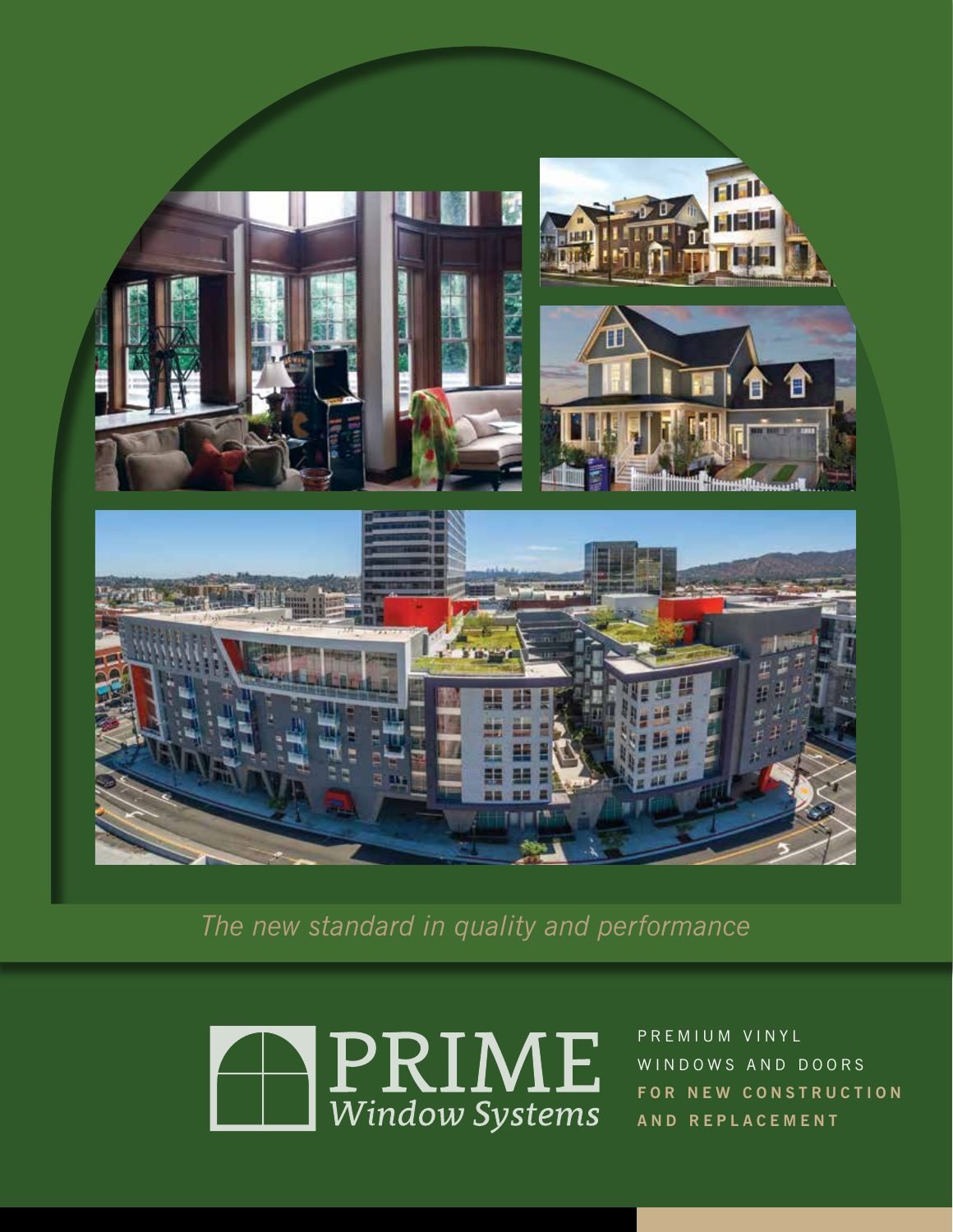# PREMIUM SERIES 9000 VINYL SLIDER WINDOW



- **+** Multi-cavity vinyl lineals improve thermal performance, help retard heat transfer and enhance sound absorbency
- **+** ¾" insulated glass provides energy saving thermal efficiency

#### CUSTOM Options

- **+** Optional 1-1/8" triple glaze for superior thermal efficiency
- **+** Decorative grids available in Colonial or Perimeter styles. Available in 5 /8" Flat or 1" Sculptured

## COLOR Options

- **+** Standard frame colors include White, Almond or Adobe
- **+** Exterior custom color options include Red, Brown, Green, Black and Silver
- **+** 3-¼" frame depth provides outstanding structural integrity
- **+** Beveled exterior frame provides beauty and elegance
- **+** Self-aligning tandem rollers glide over a stainless steel track for smooth, effortless operation
- **+** Optional acoustical glass packages
- **+** Continuous head and sill to create twin and triple window units
- **+** Frame options include flush fin and block frame
- **+** DP Rating 50 (window test size 48" x 75")
- **+** Limited Lifetime Warranty
- **+** EZ Action "Positive Action" Lock
- **+** Solar Control Low-E
- **+** Custom sizes available

#### Minimum Egress:

**+** Slider 48"W x 48"H

# PREMIUM SERIES

## 9000 VINYL SINGLE HUNG WINDOW

- **+** ¾" insulated glass provides energy saving thermal efficiency
- **+** Beveled exterior frame provides beauty and elegance
- **+** Frame options include flush fin and block frame

# CUSTOM Options

- **+** Optional 1 1/8" triple glaze for superior thermal efficiency
- **+** Decorative grids available in Colonial or Perimeter styles. Available in 5 /8" Flat or 1" Sculptured

## COLOR Options

- **+** Standard frame colors include White, Almond or Adobe
- **+** Exterior custom color options include Red, Brown, Green, Black and Silver
- **+** High-profile nylon fin-seal weather stripping enhances thermal efficiency
- **+** Concealed balance system ensures a smooth, easy operation of bottom sash
- **+** Optional acoustical glass packages
- **+** Continuous head and sill to create combination window units
- **+** Equal size glass in the fixed-lite and sliding vent panel creates an attractive, symmetrical harmony
- **+** Limited Lifetime Warranty
- **+** EZ Action "Positive Action" Lock
- **+** Solar Control Low-E
- **+** Custom sizes available



Minimum Egress:

**+** Single Hung 36"W x 60"H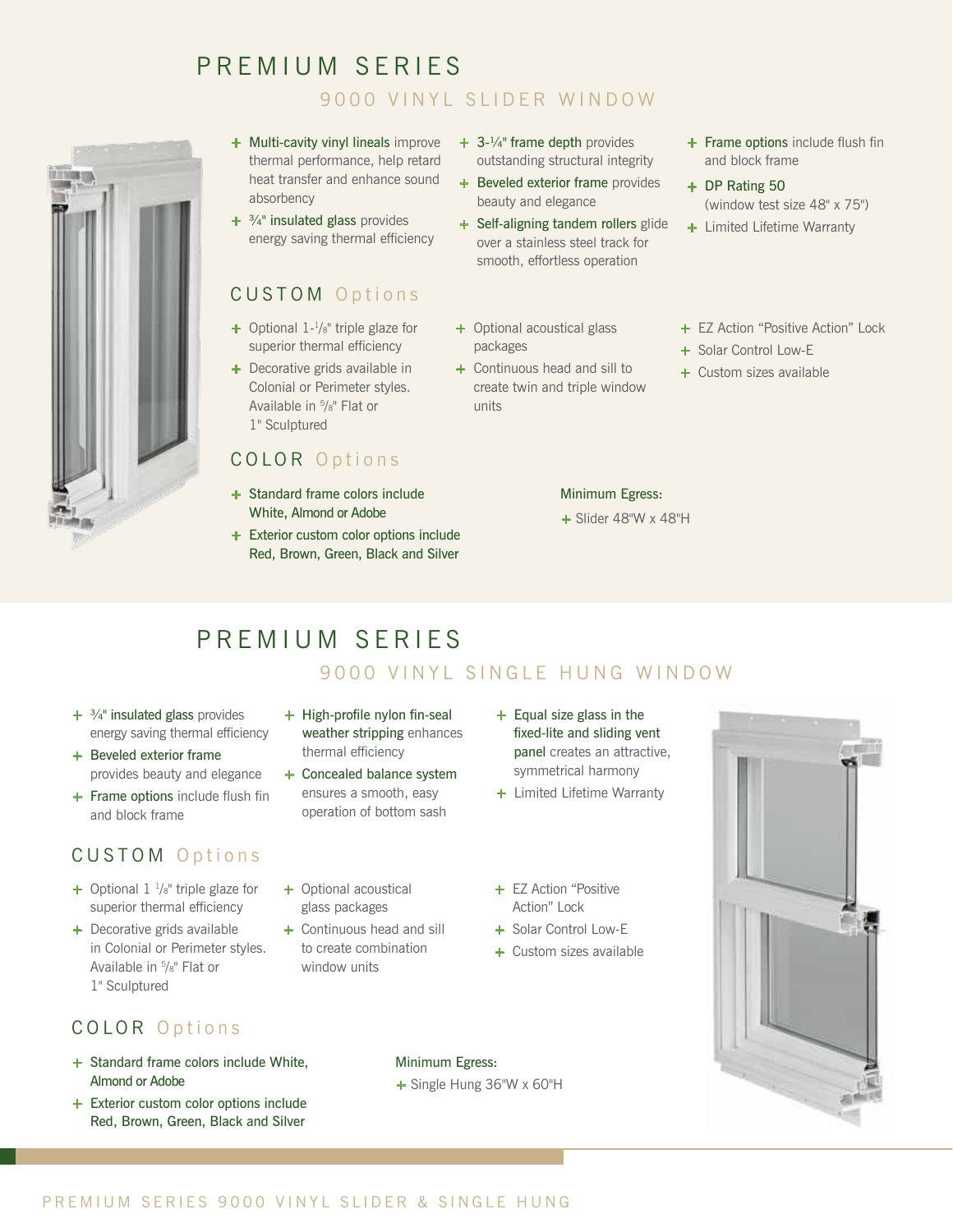

# SERIES 720 VINYL CASEMENT/AWNING WINDOW

- **+** Multi-cavity vinyl lineals improve thermal performance, help retard heat transfer and enhance sound absorbency
- **+** ¾" insulated glass provides energy saving thermal efficiency
- **+** Fusion-welded frame and sash minimize air and water infiltration and enhance overall durability
- **+** 3-¼" frame depth provides outstanding structural integrity
- **+** Pre-punched integral nailing-fin targets proper nail location for quick, easy installation
- **+** Double weather stripping enhances thermal efficiency

## CUSTOM Options

- **+** Decorative aluminum grids available in Colonial or Perimeter styles. Available in 5 /8" Flat or 1" Sculptured
- **+** Continuous head and sill to create twin and triple window units

#### COLOR Options

**+** Standard frame colors include White, Almond or Adobe

#### Minimum Egress:

**+** Casement 30"W x 48"H

- **+** Easy-to-operate casement window opens a full 90 degrees for maximum ventilation and comfort
- **+** Concealed hinge and operating hardware ensure a smooth, sleek appearance
- **+** Roto-gear operator provides a smooth, easy open and close action
- **+** Intersecting T-bar construction provides exceptional structural integrity for combination units
- **+** Multi-point locking hardware provides comforting security and a weather-tight seal between the frame and operating sash
- **+** Beveled exterior frame adds a stylish accent
- **+** Low-E Glass with Insulating Argon Gas
- **+** Meets NAFS-08 Rating
- **+** Solar Control Low-E
- **+** Accessory flush fin
- **+** Custom sizes available





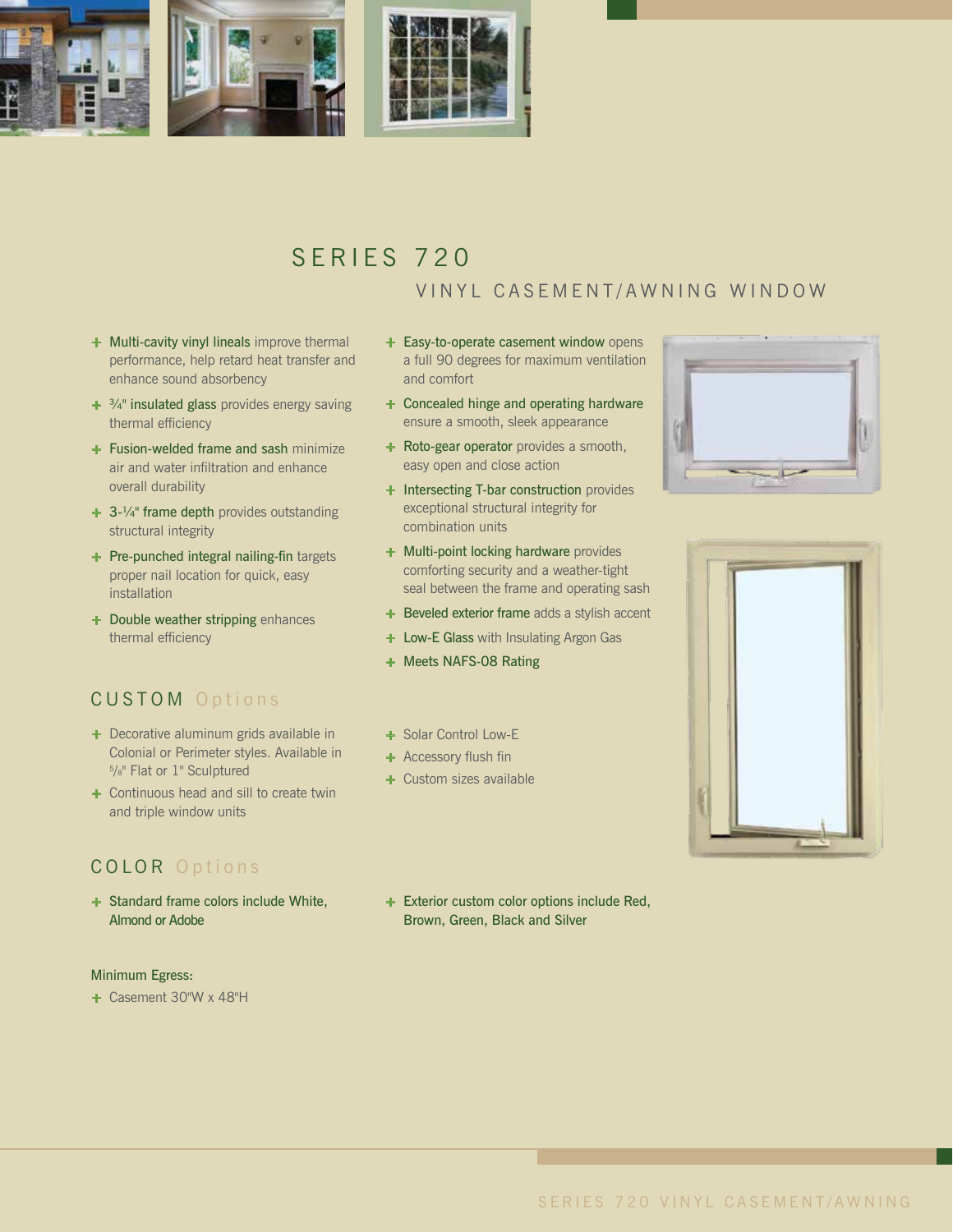# SLIM LINE SERIFS 6000 VINYL SLIDER WINDOW

- **+** ¾" insulated glass provides energy-saving thermal efficiency
- **+** Warm-edge insulated glass technology reduces condensation up to 80%
- **+** Precision-mitered, fusion-welded corners provide superior strength and weather resistance
- **+** 2-7 /8" frame depth provides a strong, heavy-duty construction
- **+** Double aluminum-reinforced interlocks provide a weather-tight seal and added security
- **+** Double weather stripping at interlock prevents air and water infiltration
- **+** Sliding sash lifts out for safe, easy cleaning from the inside

#### CUSTOM Options

- **+** Low-E Glass for additional efficiency
- **+** Limited lifetime warranty
- **+** Multi-chambered frame assembly improves thermal performance and helps enhance sound absorbency
- **+** Tandem wheel and axle assemblies assure smooth, easy operation and even reveals
- **+** High glass-to-frame ratio provides maximum viewing area
- **+** Sweep lock provides a weather-tight seal and added security
- **+** Integral finger-pulls make it easy to open and close window
- **+** 1-3/8" nailing-fin setback

# COLOR Options

**+** White, Adobe, Almond



Minimum Egress: **+** Slider 48"W x 48"H

# SLIM LINE SERIES

## 6000 VINYL SINGLE HUNG WINDOW



- **+** ¾" insulated glass provides energy saving thermal efficiency
- **+** Double aluminum-reinforced meeting rails provide superior strength and rigidity

#### CUSTOM Options

- **+** Low-E Glass for additional efficiency
- **+** Limited lifetime warranty

#### Minimum Egress:

**+** Single Hung 36"W x 60"H

- **+** Positive Action Sweep Lock provides a weather-tight seal and added security
- **+** Fiberglass 1/2 screen standard
- **+** DP Rating 35 (window test size 48" x 78")

#### COLOR Options

**+** White, Adobe, Almond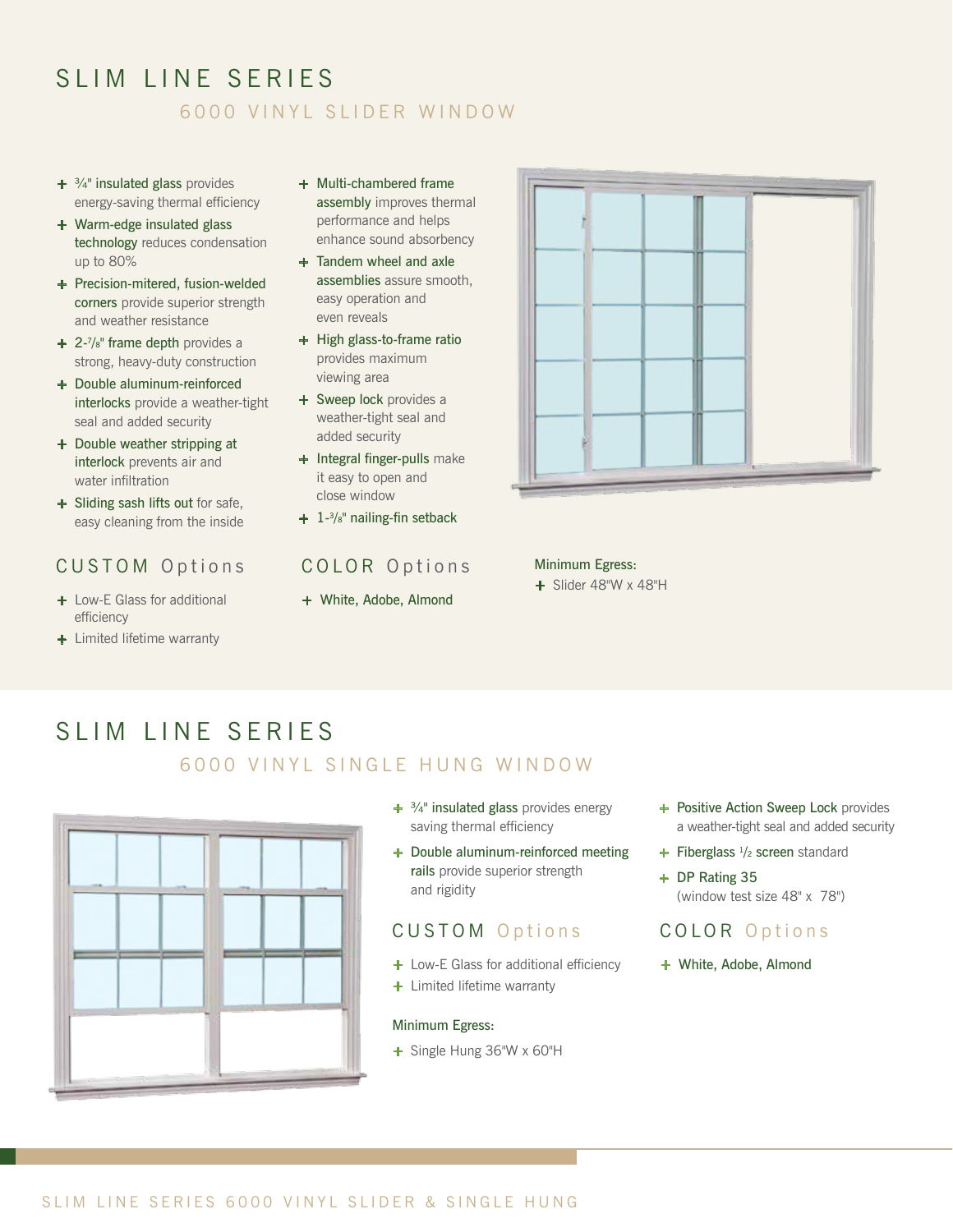

# SERIES 411 VINYL SLIDING PATIO DOOR

- **+** Double Pane Insulated Glass for improved thermal performance
- **+** Fin removal option to meet a variety of patio door installation needs
- **+** Precision-Mitered Frames with fusion welded corners provide the best possible resistance to air and water infiltration and enhance structural integrity
- **+** Dual Weep & Drainage System carries water away from the door while controlling air and dust penetration
- **+** Multi-Chamber Vinyl Profiles enhance structural strength, sound absorbency and improve year-round thermal performance
- **+** DP 40 Rating (XO)

## CUSTOM Options

**+** Decorative aluminum grids available in Colonial, Prairie or Perimeter styles. Available in 5 /8" Flat or 1" Contoured



#### COLOR Options

- **+** Standard frame colors include White, Almond or Adobe
- **+** Exterior custom color options include Red, Brown, Green, Black and Silver
- **+** Metal Reinforced Interlocks and Lock Stile with full length pile weather strip provide superior structural strength, peace-of-mind and reduction of air and water infiltration
- **+** Self-Tracking Adjustable Tandem Rollers with solid aluminum track offer smooth, effortless operation
- **+** Half Fiberglass Screen is standard
- **+** Equal Sightlines for enhanced viewing and aesthetics
- **+** Careful Design and Meticulous Heavy-Duty Construction make this door an excellent choice for a wide variety of residential and light commercial applications
- **+** Low-E Glass and insulating Argon Gas
- **+** Multi-point lock
- **+** Bronze and Grey glass tint
- **+** Heavy duty half screen
- **+** Multiple Patio Door sizes and configurations available

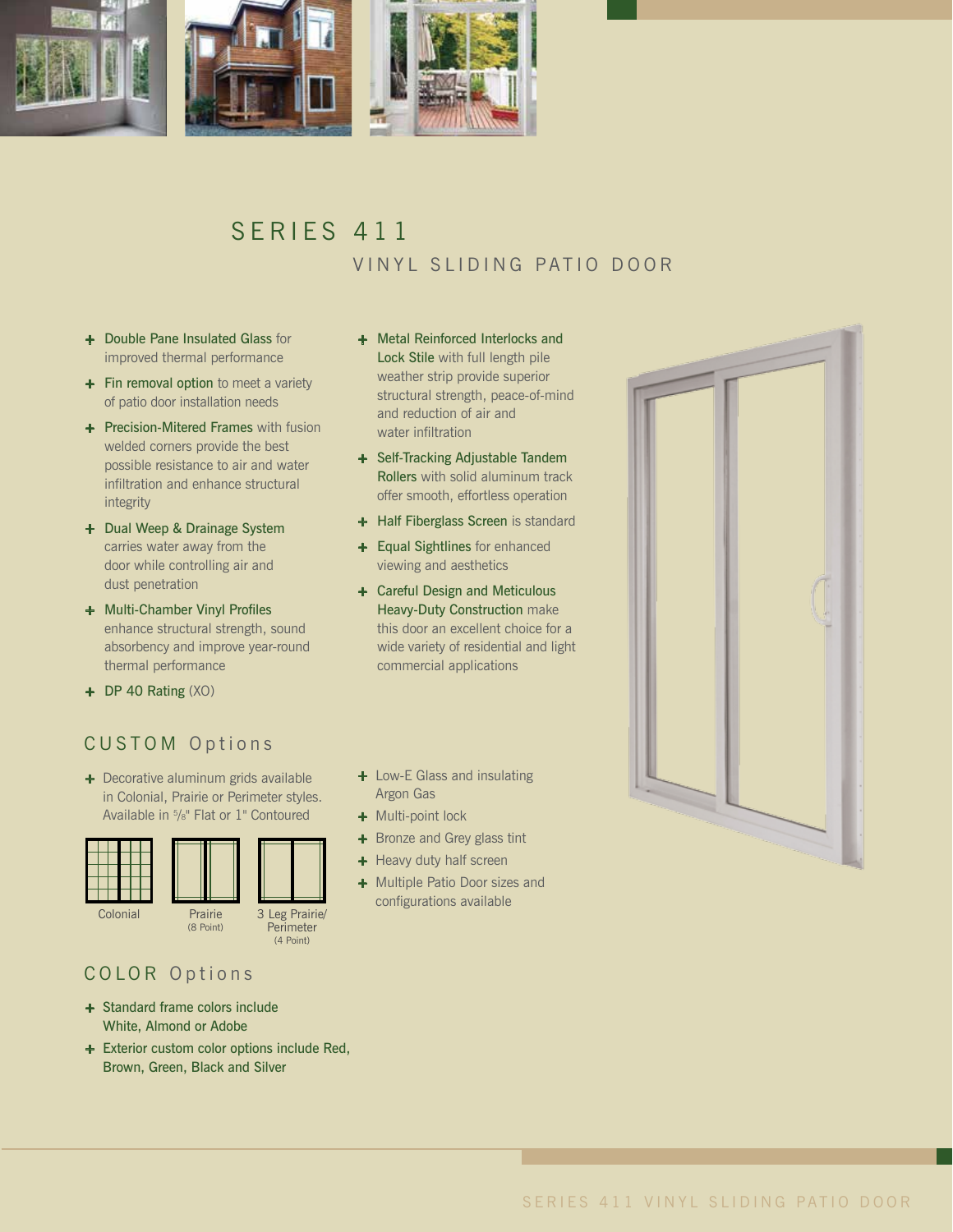# SERIES 1000 VINYL TILT-TURN WINDOW



Top Down<br>COLOR Options + Precision-mitered fusion-welded **+** Standard frame color is White or Adobe

- **+** Dual steel-reinforced frame and sash panels provide maximum strength and rigidity
- **+** High-performance weather stripping provides superior resistance to wind and water infiltration and maintains flexibility at sub-zero temperatures
- **+** 1" insulated glass provides energy saving thermal efficiency. Accepts up to 1-3/8" triple glazing for maximum thermal performance
- **+** Warm-edge insulated glass enhances thermal performance and helps reduce condensation
- **+** Multi-cavity vinyl chambers help improve thermal performance and structural integrity
- **+** Pre-punched integral nailing-fin targets proper nail location for quick, easy installation
- **+** Precision-mitered, fusion-welded corners provide superior strength and weather resistance
- **+** Extra heavy-duty  $\frac{1}{8}$ " thick vinyl walls in frame and sash provide superior strength, rigidity and thermal performance
- **+** Commercial grade structural integrity qualifies this window for use in a wide variety of applications, including: schools, institutions, midrise commercial buildings, premium residential homes
- **+** Interior compression glazing allows glass replacement from the inside without special tools or skills
- **+ Easy care vinyl** with integral color throughout for a durable, lasting beauty
- + Optional Grids:  $\frac{5}{8}$ " Flat or 1" Sculptured Grid Grid Colors: White Grid Patterns: Colonial, Perimeter,

# SILENT GUARD™ ACOUSTIC SERIES

#### 7000 VINYL WINDOW

**Companion horizontal slider and picture windows are also available.**

- **+** Unique beveled frame design gives a more streamlined and crafted appearance rather than the "boxy" look of alternative sound control products
- **+** Maximum sound reduction designed and engineered with the placement and thickness of the glass optimized to provide maximum sound reduction
- **+** Secondary glazing: inner panel accepts up to  $\frac{1}{4}$ " laminated glass for use where highest noise levels are encountered
- **+** Dual weep/drainage system weeps water away from the window while reducing air and dust penetration
- **+** Self-latching lock provides comforting security and keeps sash units tight and secure to seal out weather
- **+** The integral lift rails allow easy opening and closing of the window
- **+** Full-length interlocking meeting rails reduce air and water infiltration and add structural integrity to both inner and outer sash systems
- **+** Extra-thick vinyl walls in main frame and sash add strength and stability

#### COLOR Options

**+** Standard frame colors include White or Almond